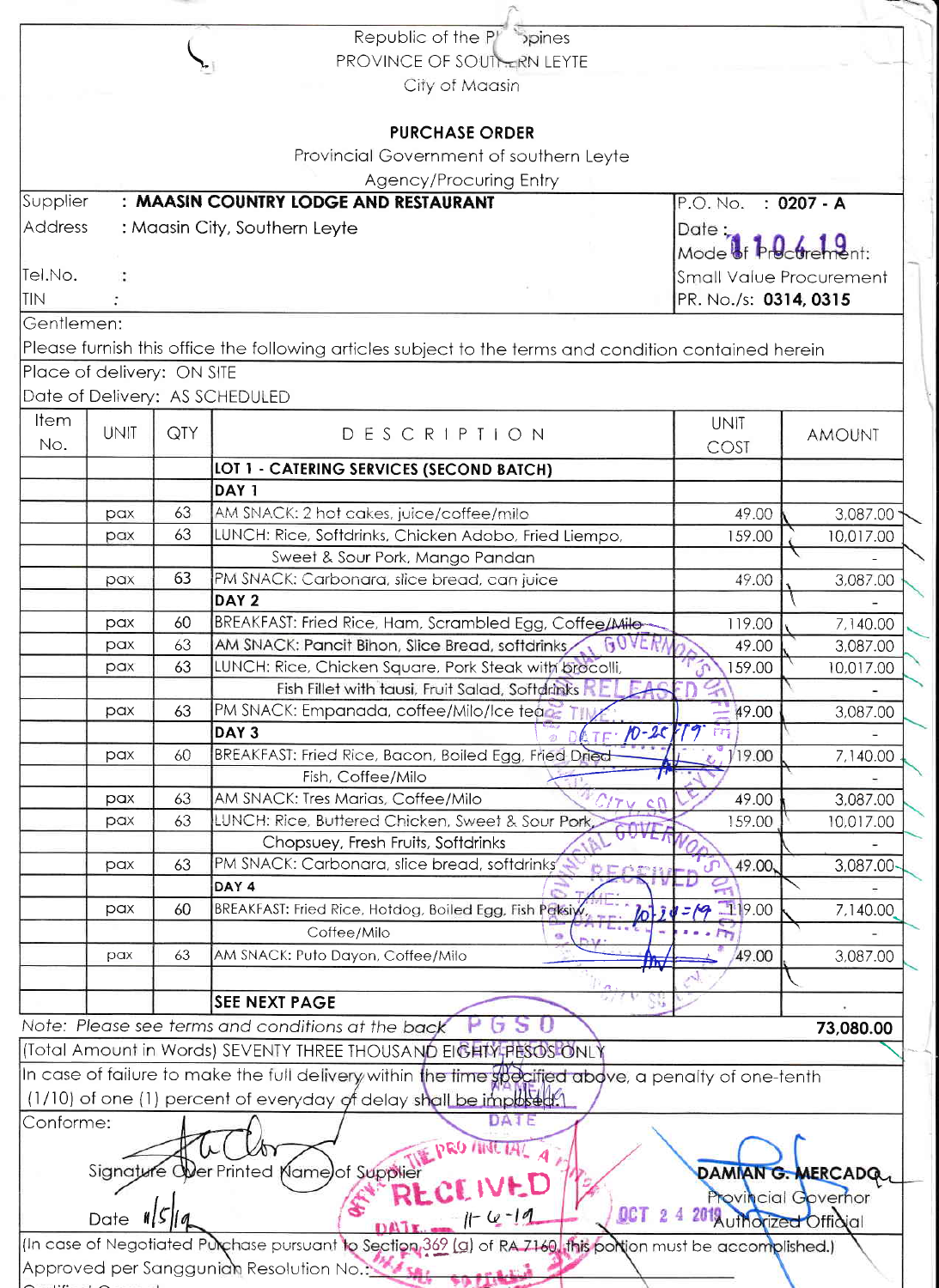|                |                            |     | Republic of the Philj <sup>*</sup><br>nes                                                                   |                         |                                                         |  |  |
|----------------|----------------------------|-----|-------------------------------------------------------------------------------------------------------------|-------------------------|---------------------------------------------------------|--|--|
|                |                            |     | <b>PROVINCE OF SOUTHERS LEYTE</b>                                                                           |                         |                                                         |  |  |
|                |                            |     | City of Maasin                                                                                              |                         |                                                         |  |  |
|                |                            |     | <b>PURCHASE ORDER</b>                                                                                       |                         |                                                         |  |  |
|                |                            |     | Provincial Government of southern Leyte                                                                     |                         |                                                         |  |  |
|                |                            |     | Agency/Procuring Entry                                                                                      |                         |                                                         |  |  |
| Supplier       |                            |     | : MAASIN COUNTRY LODGE AND RESTAURANT                                                                       | P.O. No. : 0207 - A     |                                                         |  |  |
| <b>Address</b> |                            |     | : Maasin City, Southern Leyte                                                                               | Date: 110419            |                                                         |  |  |
|                |                            |     |                                                                                                             | Mode of Procurement:    |                                                         |  |  |
| Tel.No.        |                            |     |                                                                                                             |                         |                                                         |  |  |
| <b>TIN</b>     | $\ddot{\cdot}$             |     |                                                                                                             |                         | <b>Small Value Procurement</b><br>PR. No./s: 0314, 0315 |  |  |
|                |                            |     |                                                                                                             |                         |                                                         |  |  |
| Gentlemen:     |                            |     |                                                                                                             |                         |                                                         |  |  |
|                |                            |     | Please furnish this office the following articles subject to the terms and condition contained herein       |                         |                                                         |  |  |
|                | Place of delivery: ON SITE |     |                                                                                                             |                         |                                                         |  |  |
|                |                            |     | Date of Delivery: AS SCHEDULED                                                                              |                         |                                                         |  |  |
| Item           | <b>UNIT</b>                | QTY | DESCRIPTION                                                                                                 | <b>UNIT</b>             | <b>AMOUNT</b>                                           |  |  |
| No.            |                            |     |                                                                                                             | COST                    |                                                         |  |  |
|                | pax                        | 63  | LUNCH: Rice, Softdrinks, Fried Chicken, Pork Humba, Fish Tinola,                                            | 159.00                  | 10,017.00                                               |  |  |
|                |                            |     | Gulaman                                                                                                     |                         |                                                         |  |  |
|                | pax                        | 63  | PM SNACK: Banana Cake, Softdrinks                                                                           | 49.00                   | 3,087.00                                                |  |  |
|                |                            |     | DAY <sub>5</sub>                                                                                            |                         |                                                         |  |  |
|                | pax                        | 60  | BREAKFAST: Fried Rice, Skinless, Sunny Side-up Egg, Fried Dried                                             | 119.00                  | 7,140.00                                                |  |  |
|                |                            |     | Fish, Coffee/Milo                                                                                           |                         |                                                         |  |  |
|                | pax                        | 63  | AM SNACK: Torta, Coffee/Milo/Softdrinks                                                                     | 49.00                   | 3,087.00                                                |  |  |
|                | pax                        | 63  | LUNCH: Rice, Softdrinks, Chicken Tinola, Fried Porkchop                                                     | 159.00                  | 10,017.00                                               |  |  |
|                |                            | 63  | Bam-I, Fresh Fruits<br>PM SNACK: Empanada, softdrinks                                                       | 49.00.                  | 3,087.00                                                |  |  |
|                | pax                        |     |                                                                                                             |                         |                                                         |  |  |
|                |                            |     | <b>LOT 3 - ACCOMMODATION (SECOND BATCH)</b>                                                                 |                         |                                                         |  |  |
|                | pax                        | 3   | Airconditioned room good for 4 nights                                                                       | 799.00                  | 2,397.00                                                |  |  |
|                |                            |     |                                                                                                             |                         |                                                         |  |  |
|                |                            |     |                                                                                                             |                         |                                                         |  |  |
|                |                            |     |                                                                                                             |                         |                                                         |  |  |
|                |                            |     |                                                                                                             |                         |                                                         |  |  |
|                |                            |     | EU D<br>KE                                                                                                  |                         |                                                         |  |  |
|                |                            |     |                                                                                                             |                         |                                                         |  |  |
|                |                            |     | For use in PSWDO                                                                                            |                         |                                                         |  |  |
|                |                            |     |                                                                                                             |                         |                                                         |  |  |
|                |                            |     |                                                                                                             |                         |                                                         |  |  |
|                |                            |     |                                                                                                             |                         | 38,832.00                                               |  |  |
|                |                            |     | Note: Please see terms and conditions at the back                                                           |                         |                                                         |  |  |
|                |                            |     | (Total Amount in Words) THIRTY EIGHT THOUSAND EIGHT HUNDRED THIRTY TWO PESOS ONLY                           |                         |                                                         |  |  |
|                |                            |     | In case of failure to make the full delivery within the time specified above, a penalty of one-tenth        |                         |                                                         |  |  |
|                |                            |     | (1/10) of one (1) percent of everydøy of delay shall be imposed.                                            |                         |                                                         |  |  |
| Conforme:      |                            |     | THE PRO ANCIAC                                                                                              |                         |                                                         |  |  |
|                |                            |     |                                                                                                             |                         |                                                         |  |  |
|                |                            |     | Signature Over Printed Name of Supplier                                                                     |                         | <b>DAMIAN G. MERCADO</b>                                |  |  |
|                |                            |     | DATE $  -U  =0$                                                                                             |                         | Provincial Governor                                     |  |  |
|                | Date $\ I\ $ $\ I\ $       |     | $0C$ T                                                                                                      | 201 Authorized Official |                                                         |  |  |
|                |                            |     | (In case of Negotiated Purchase pursuant to Section 369 (a) of RA 7160. this portion must be accomplished.) |                         |                                                         |  |  |
|                |                            |     | Approved per Sanggunian Resolution No.:                                                                     |                         |                                                         |  |  |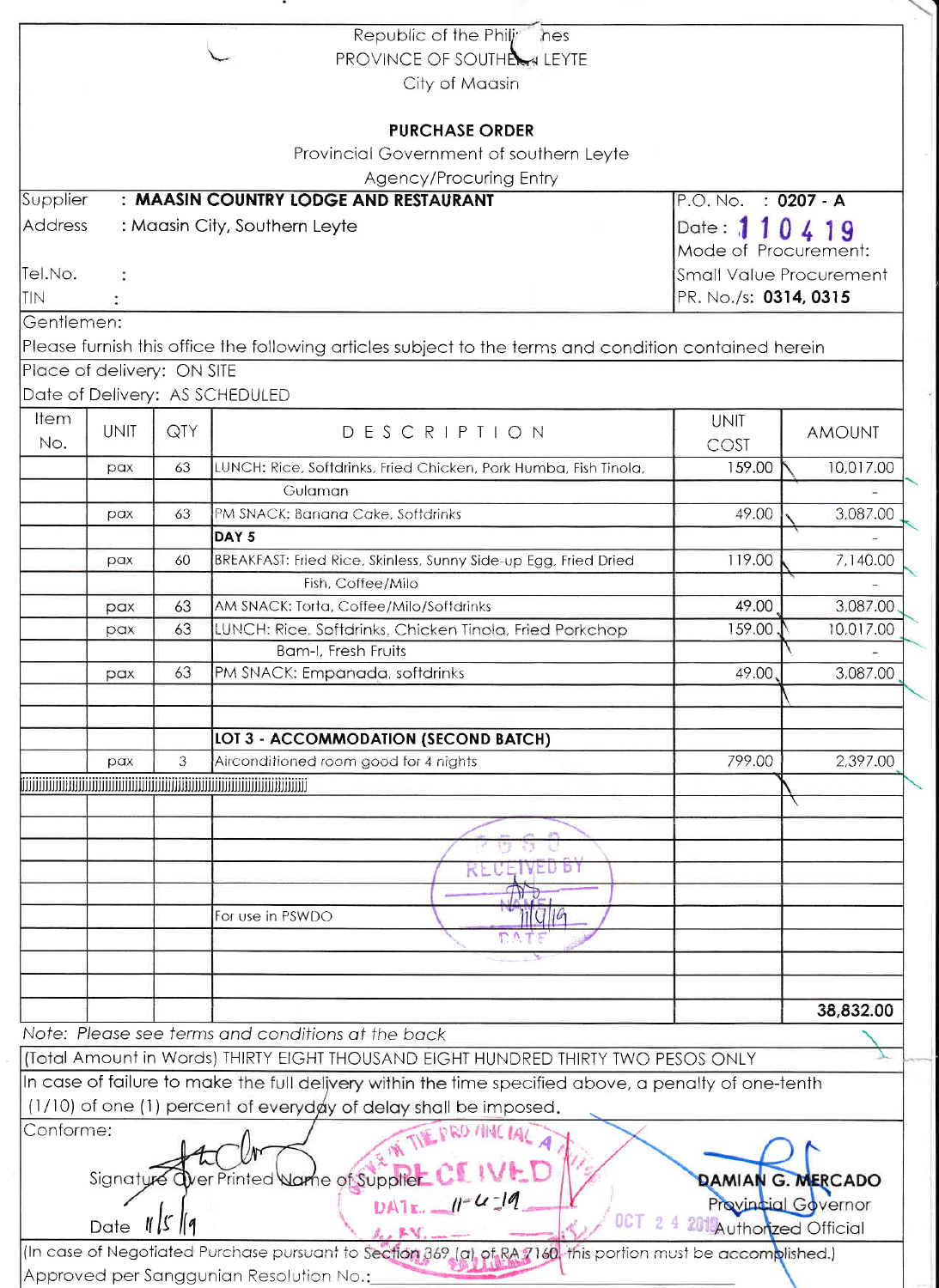|            |                            |     | Republic of the Philipp 35                                                                                  |                       |                            |
|------------|----------------------------|-----|-------------------------------------------------------------------------------------------------------------|-----------------------|----------------------------|
|            |                            |     | PROVINCE OF SOUTHERN LEYTE                                                                                  |                       |                            |
|            |                            |     | City of Maasin                                                                                              |                       |                            |
|            |                            |     |                                                                                                             |                       |                            |
|            |                            |     | <b>PURCHASE ORDER</b>                                                                                       |                       |                            |
|            |                            |     | Provincial Government of southern Leyte                                                                     |                       |                            |
|            |                            |     | <b>Agency/Procuring Entry</b>                                                                               |                       |                            |
| Supplier   |                            |     | : MAASIN COUNTRY LODGE AND RESTAURANT                                                                       | P.O. No. : 0207 - A   |                            |
| Address    |                            |     | : Maasin City, Southern Leyte                                                                               | Date: 1 1 0 4 1 9     |                            |
|            |                            |     |                                                                                                             | Mode of Procurement:  |                            |
| Tel.No.    |                            |     | <b>Small Value Procurement</b>                                                                              |                       |                            |
| <b>TIN</b> |                            |     |                                                                                                             | PR. No./s: 0314, 0315 |                            |
| Gentlemen: |                            |     |                                                                                                             |                       |                            |
|            |                            |     |                                                                                                             |                       |                            |
|            |                            |     | Please furnish this office the following articles subject to the terms and condition contained herein       |                       |                            |
|            | Place of delivery: ON SITE |     |                                                                                                             |                       |                            |
|            |                            |     | Date of Delivery: AS SCHEDULED                                                                              |                       |                            |
| Item       | <b>UNIT</b>                | QTY | DESCRIPTION                                                                                                 | <b>UNIT</b>           | <b>AMOUNT</b>              |
| No.        |                            |     |                                                                                                             | COST                  |                            |
|            |                            |     | LOT 1 - CATERING SERVICES (THIRD BATCH)                                                                     |                       |                            |
|            |                            |     | DAY <sub>1</sub>                                                                                            |                       |                            |
|            | pax                        | 63  | AM SNACK: 2 hot cakes, juice/coffee/milo                                                                    | 49.00                 | 3,087.00                   |
|            | pax                        | 63  | LUNCH: Rice, Softdrinks, Chicken Adobo, Fried Liempo,                                                       | 159.00                | 10,017.00                  |
|            |                            |     | Sweet & Sour Pork, Mango Pandan                                                                             |                       |                            |
|            | pax                        | 63  | PM SNACK: Carbonara, slice bread, can juice                                                                 | 49.00                 | 3,087.00                   |
|            |                            |     | DAY <sub>2</sub>                                                                                            |                       |                            |
|            | pax                        | 60  | BREAKFAST: Fried Rice, Ham, Scrambled Egg, Coffee/Milo                                                      | 119.00                | 7,140.00                   |
|            | pax                        | 63  | AM SNACK: Pancit Bihon, Slice Bread, softdrinks                                                             | 49.00                 | 3,087.00                   |
|            | pax                        | 63  | LUNCH: Rice, Chicken Square, Pork Steak with brocolli,                                                      | 159.00                | 10,017.00                  |
|            |                            |     | Fish Fillet with tausi, Fruit Salad, Softdrinks                                                             |                       |                            |
|            | pax                        | 63  | PM SNACK: Empanada, coffee/Milo/Ice tea                                                                     | 49.00                 | 3,087.00                   |
|            |                            |     | DAY <sub>3</sub>                                                                                            |                       |                            |
|            | pax                        | 60  | BREAKFAST: Fried Rice, Bacon, Boiled Egg, Fried Dried                                                       | 119.00                | 7,140.00                   |
|            |                            |     | Fish, Coffee/Milo                                                                                           |                       |                            |
|            | pax                        | 63  | AM SNACK: Tres Marias, Coffee/Milo                                                                          | 49.00                 | 3,087.00                   |
|            | pax                        | 63  | LUNCH: Rice, Buttered Chicken, Sweet & Sour Pork,                                                           | 159.00                | 10,017.00                  |
|            |                            |     | Chopsuey, Fresh Fruits, Softdrinks                                                                          |                       |                            |
|            | pax                        | 63  | PM SNACK: Carbonara, slice bread, softdrinks                                                                | 49.00                 | 3,087.00                   |
|            |                            |     | DAY <sub>4</sub>                                                                                            |                       |                            |
|            | pax                        | 60  | BREAKFAST: Fried Rice, Hotdog, Boiled Egg, Fish Paksiw,<br><b>SELEIVEAU</b>                                 | 119.00<br><b>BY</b>   | 7,140.00                   |
|            |                            |     | Coffee/Milo                                                                                                 |                       |                            |
|            | pax                        | 63  | ХJС.<br>AM SNACK: Puto Dayon, Coffee/Milo                                                                   | 49.00                 | 3,087.00                   |
|            |                            |     | $U\vert \Psi \vert \vert \phi$                                                                              |                       |                            |
|            |                            |     | DA PE<br><b>SEE NEXT PAGE</b>                                                                               |                       |                            |
|            |                            |     | Note: Please see terms and conditions at the back                                                           |                       | 73,080.00                  |
|            |                            |     | (Total Amount in Words) SEVENTY THREE THOUSAND EIGHTY PESOS ONLY                                            |                       |                            |
|            |                            |     | In case of failure to make the full delivery within the time specified above, a penalty of one-tenth        |                       |                            |
|            |                            |     | (1/10) of one (1) percent of everyday of delay shall be imposed.                                            |                       |                            |
| Conforme:  |                            |     |                                                                                                             |                       |                            |
|            |                            |     | $10472.1 - 4 - 6$                                                                                           |                       |                            |
|            |                            |     |                                                                                                             |                       | DAMIANG MERCADO            |
|            | Signature                  |     | Wer Printed Name of Supplier                                                                                |                       |                            |
|            |                            |     | <b>OCT 2</b>                                                                                                |                       | <b>Provincial Governor</b> |
|            | Date                       |     |                                                                                                             |                       | <b>Authorized Official</b> |
|            |                            |     | (In case of Negotiated Purchase pursuant to Section 369 (a) of RA 7160, this portion must be accomplished.) |                       |                            |
|            |                            |     | Approved per Sanggunian Resolution No.:                                                                     |                       |                            |

 $\hat{\tau}$  :